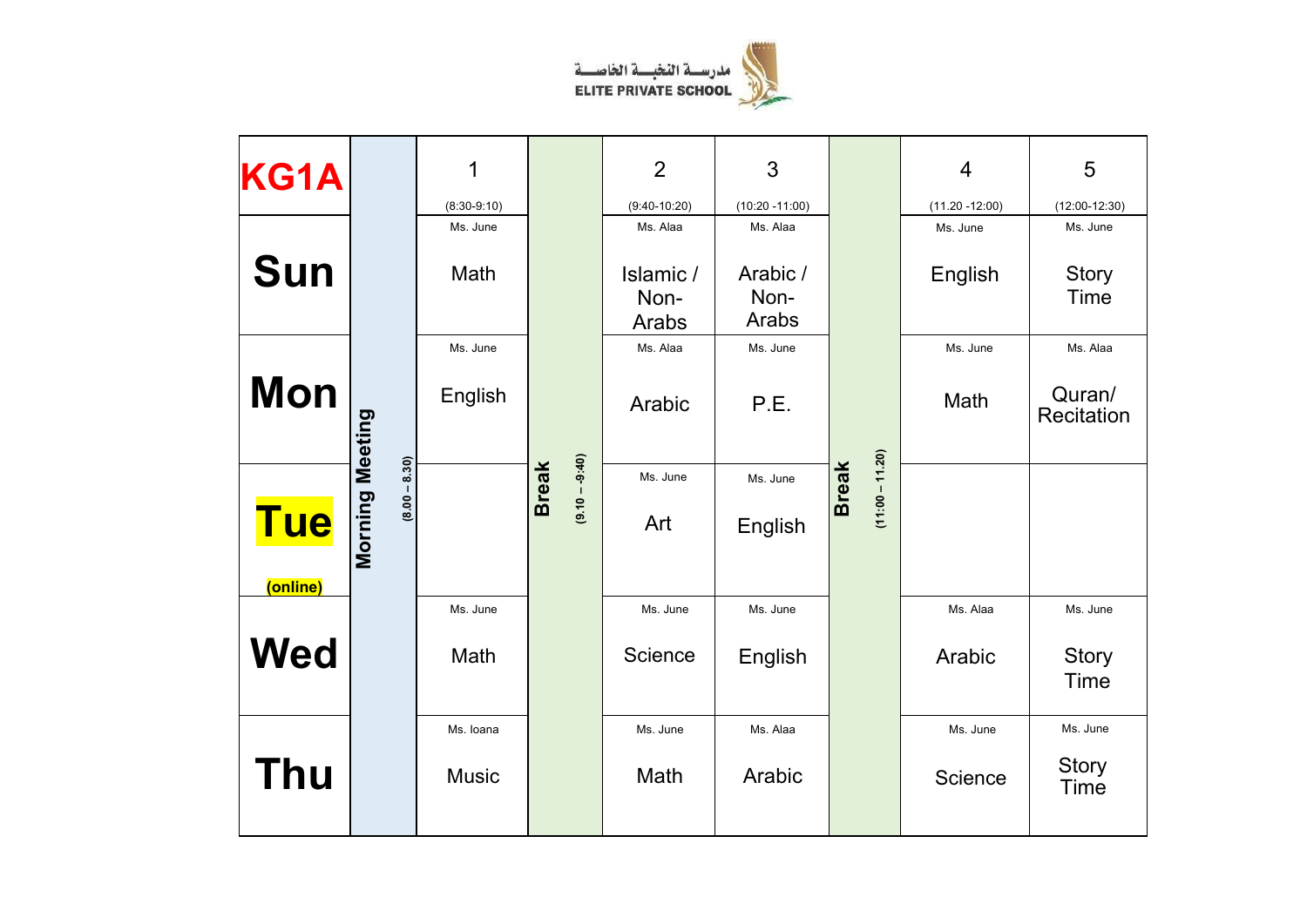

| <b>KG1B</b>            |                                    | 1                         |                             | $\overline{2}$                | 3                                |                                   | $\overline{4}$                   | 5                                |
|------------------------|------------------------------------|---------------------------|-----------------------------|-------------------------------|----------------------------------|-----------------------------------|----------------------------------|----------------------------------|
|                        |                                    | $(8:30-9:10)$<br>Ms. Alaa |                             | $(9:40-10:20)$<br>Ms. Yasmine | $(10:20 - 11:00)$<br>Ms. Yasmine |                                   | $(11.20 - 12:00)$<br>Ms. Yasmine | $(12.00 - 12:30)$<br>Ms. Yasmine |
| <b>Sun</b>             |                                    | Arabic                    |                             | Math                          | Science                          |                                   | English                          | <b>Story</b><br>Time             |
|                        |                                    | Ms. Alaa                  |                             | Ms. Yasmine                   | Ms. Yasmine                      |                                   | Ms. Yasmine                      | Ms. Yasmeen                      |
| Mon                    |                                    | Arabic                    |                             | P.E.                          | English                          |                                   | Science                          | Math                             |
|                        |                                    |                           |                             | Ms. Yasmine                   | Ms. Yasmine                      |                                   |                                  |                                  |
| <b>Tue</b><br>(online) | Morning Meeting<br>$(8.00 - 8.30)$ |                           | $(0+9.9-0)$<br><b>Break</b> | Story<br>Time                 | Math                             | $(11:00 - 11.20)$<br><b>Break</b> |                                  |                                  |
|                        |                                    | Ms. Alaa                  |                             | Ms. Yasmine                   | Ms. Alaa                         |                                   | Ms. Yasmine                      | Ms. Alaa                         |
| <b>Wed</b>             |                                    | Arabic                    |                             | English                       | Islamic                          |                                   | Math                             | Quran/<br>Recitation             |
|                        |                                    | Ms. Yasmine               |                             | Ms. Alaa                      | Ms. Yasmine                      |                                   | Ms. Ioana                        | Ms. Yasmine                      |
| <b>Thu</b>             |                                    | English                   |                             | Arabic                        | Math                             |                                   | <b>Music</b>                     | <b>Story</b><br>Time             |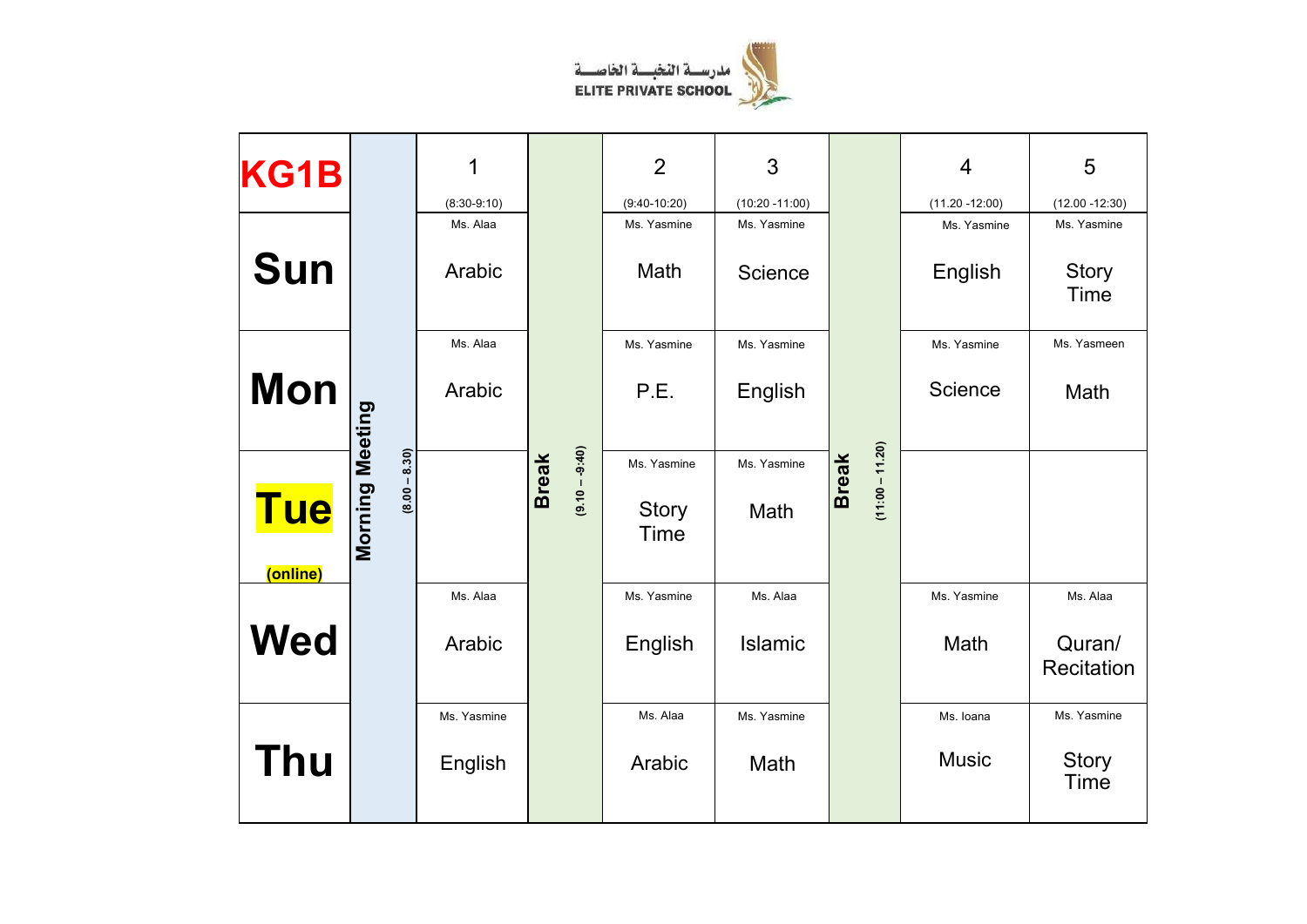

| <b>KG1 ONLINE</b> | 1<br>$(9.00 - 9:30)$ |                             | $\overline{2}$<br>$(10:00-10:30)$ | 3<br>$(10.40 - 11:10)$ |                             | $\overline{4}$<br>$(11.40 - 12.10)$ | 5<br>$(12.10 - 12:40)$      |
|-------------------|----------------------|-----------------------------|-----------------------------------|------------------------|-----------------------------|-------------------------------------|-----------------------------|
|                   | Ms. Sarah            |                             | Ms. Sarah                         | Ms. Sarah              |                             | Ms. Alaa                            | Ms. Sarah                   |
| <b>Sunday</b>     | Math                 |                             | English                           | Science                |                             | Arabic                              | <b>Story</b><br><b>Time</b> |
|                   | Ms. Sarah            |                             | Ms. Sarah                         | Ms. Sarah              |                             | Ms. Alaa                            |                             |
| <b>Monday</b>     | Math                 |                             | English                           | English                |                             | Arabic                              |                             |
|                   | Ms. Alaa             | $0.01-0.30$<br><b>Break</b> | Ms. Sarah                         |                        | 11:10-11:40<br><b>Break</b> |                                     |                             |
| <b>Tuesday</b>    | Arabic               |                             | P.E.                              |                        |                             |                                     |                             |
|                   | Ms. Sarah            |                             | Ms. Sarah                         | Ms. Sarah              |                             | Ms. Sarah                           | `Ms. Sarah                  |
| Wednesday         | Math                 |                             | Art                               | Science                |                             | <b>Story</b><br>Time                | English                     |
|                   | Ms. Alaa             |                             | Ms. Sarah                         | Ms. Ioana              |                             | Ms. Alaa                            |                             |
| <b>Thursday</b>   | Arabic               |                             | Math                              | <b>Music</b>           |                             | Islamic                             |                             |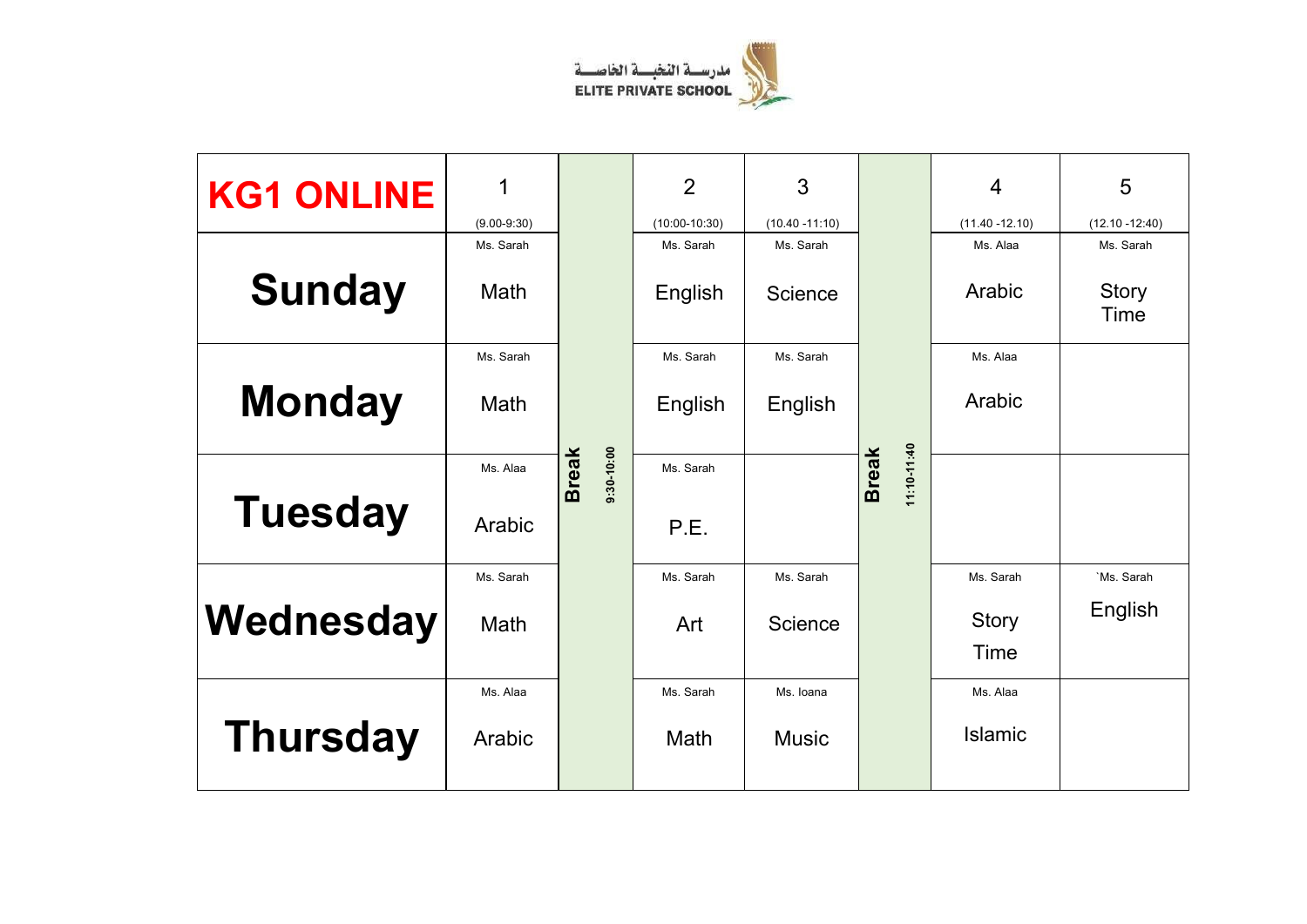

| KG <sub>2</sub> A      |                 | 1             | $\overline{2}$   |              | 3                                   |              | $\overline{4}$    | 5                    |
|------------------------|-----------------|---------------|------------------|--------------|-------------------------------------|--------------|-------------------|----------------------|
|                        |                 | $(8:30-9:10)$ | $(9:10-9:50)$    |              | $(10:20-11:00)$                     |              | $(11:20 - 12.00)$ | $(12:00-12:30)$      |
|                        |                 | Ms. Shireen   | Ms. Hanaa        |              | Ms. Hanaa                           |              | Ms. Shireen       | Ms. Shireen          |
| <b>Sun</b>             |                 | Math          | Islamic/<br>Non- | <b>Break</b> | Arabic /<br>Non-                    | <b>Break</b> | English           | P.E.                 |
|                        |                 |               | Arabs            | 9:50         | Arabs                               | 11:00        |                   |                      |
|                        |                 | Ms. Shireen   | Ms. Hanaa        |              | Ms. Shireen                         |              | Ms. Shireen       | Ms. Shireen          |
| <b>Mon</b>             |                 | Math          | Arabic           |              | English                             |              | Science           | Story                |
|                        | 8.30)           |               |                  | 10:20        |                                     | 11:20        |                   | Time                 |
|                        | $(8.00 -$       |               | Ms. Shireen      |              | Ms. Hanaa<br><b>OPTIONAL:</b>       |              |                   |                      |
| <b>Tue</b><br>(online) | Morning Meeting |               | Art              |              | Quran/<br>Recitation<br><b>CLUB</b> |              |                   |                      |
|                        |                 | Ms. Ioana     | Ms. Shireen      |              | Ms. Shireen                         |              | Ms. Hanaa         | Ms. Shireen          |
| <b>Wed</b>             |                 | <b>Music</b>  | Math             |              | English                             |              | Arabic            | <b>Story</b><br>Time |
|                        |                 | Ms. Shireen   | Ms. Shireen      |              | Ms. Hanaa                           |              | Ms. Shireen       | Ms. Shireen          |
| <b>Thu</b>             |                 | English       | Math             |              | Arabic                              |              | Science           | <b>Story</b><br>Time |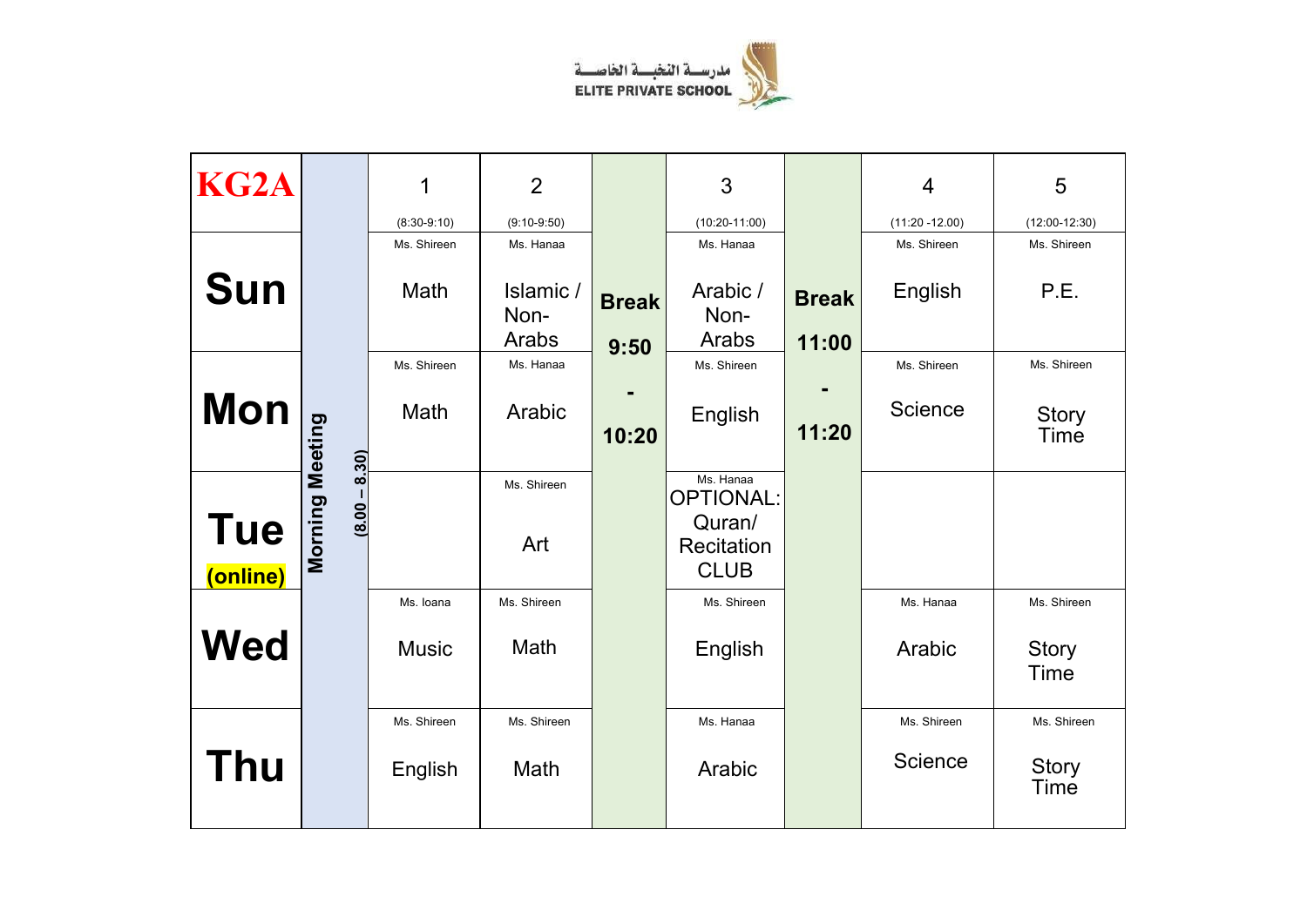

| <b>KG2B</b> |                                 | 1                           | $\overline{2}$     |                      | 3                                       |                       | 4                     | 5                    |
|-------------|---------------------------------|-----------------------------|--------------------|----------------------|-----------------------------------------|-----------------------|-----------------------|----------------------|
|             |                                 | $(8:30-9:10)$               | $(9:10-9:50)$      |                      | $(10:20-11:00)$                         |                       | $(11:20 - 12.00)$     | $(12:00-12:30)$      |
| Sun         |                                 | Ms. Nadira<br>Story<br>Time | Ms. Nadira<br>Math | <b>Break</b><br>9:50 | Ms. Nadira<br>English                   | <b>Break</b><br>11:00 | Ms. Nadira<br>English | Ms. Hanaa<br>Arabic  |
|             |                                 | Ms. Hanaa                   | Ms. Nadira         |                      | Ms. Nadira                              |                       | Ms. Nadira            | Ms. Nadira           |
| <b>Mon</b>  | <b>Morning Meeting</b><br>8.30) | Arabic                      | Math               | 10:20                | English                                 | 11:20                 | Science               | P.E.                 |
| <b>Tue</b>  | $(8.00 -$                       |                             | Ms. Nadira         |                      | Ms. Hanaa<br><b>OPTIONAL:</b><br>Quran/ |                       |                       |                      |
| (online)    |                                 |                             | Art                |                      | Recitation<br><b>CLUB</b>               |                       |                       |                      |
|             |                                 | Ms. Hanaa                   | Ms. Ioana          |                      | Ms. Hanaa                               |                       | Ms. Nadira            | Ms. Nadira           |
| <b>Wed</b>  |                                 | Arabic                      | <b>Music</b>       |                      | Islamic                                 |                       | Math                  | <b>Story</b><br>Time |
|             |                                 | Ms. Nadira                  | Ms. Hanaa          |                      | Ms. Nadira                              |                       | Ms. Nadira            | Ms. Nadira           |
| Thu         |                                 | English                     | Arabic             |                      | Math                                    |                       | Science               | <b>Story</b><br>Time |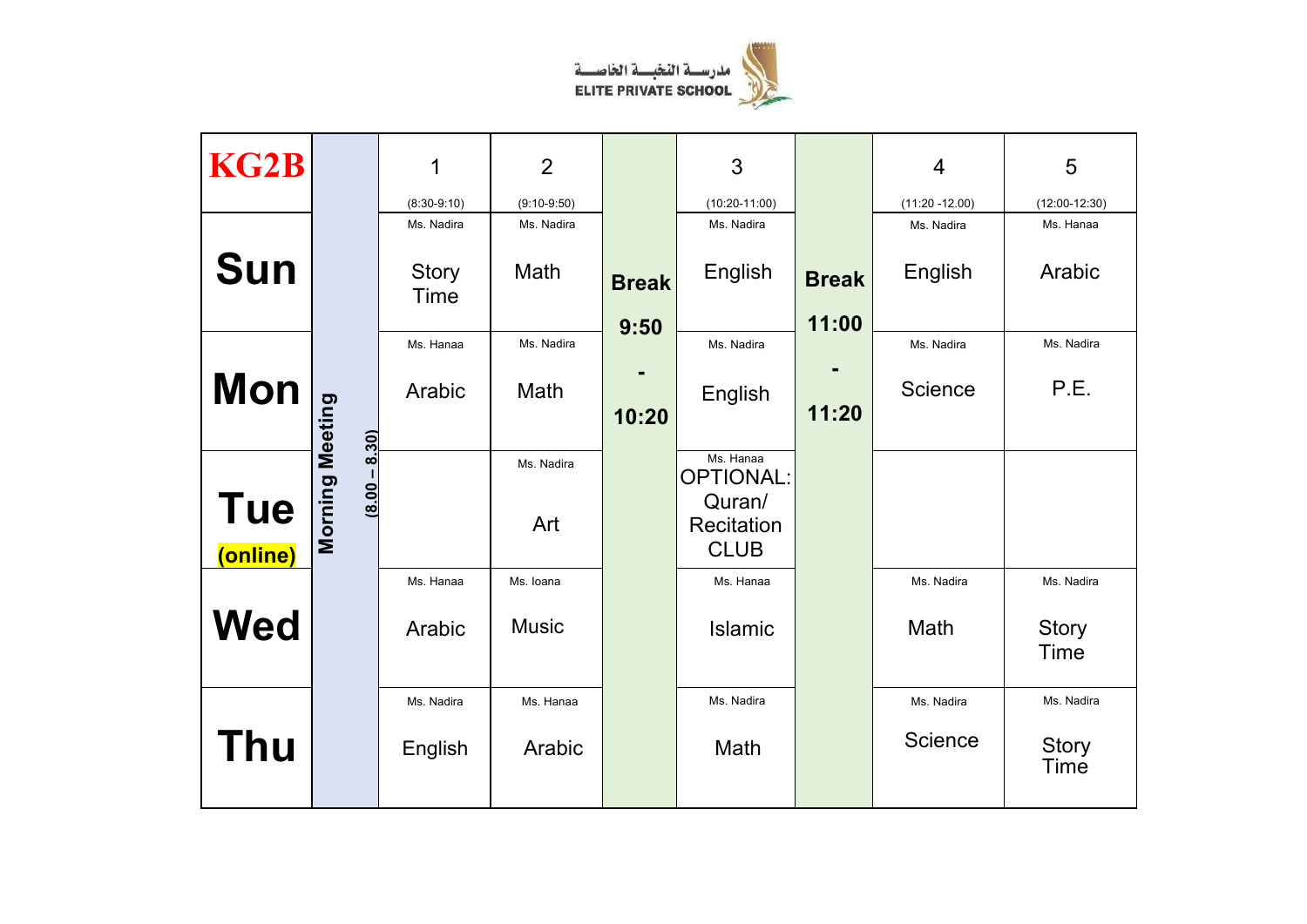

| KG <sub>2</sub> C |                                           | 1             | $\overline{2}$       |              | 3                                                                    |              | $\overline{4}$    | 5                    |
|-------------------|-------------------------------------------|---------------|----------------------|--------------|----------------------------------------------------------------------|--------------|-------------------|----------------------|
|                   |                                           | $(8:30-9:10)$ | $(9:10-9:50)$        |              | $(10:20-11:00)$                                                      |              | $(11:20 - 12.00)$ | $(12:00-12:30)$      |
|                   |                                           | Ms. Areej     | Ms. Areej            |              | Ms. Areej                                                            |              | Ms. Hanaa         | Ms. Areej            |
| <b>Sun</b>        |                                           | English       | Science              | <b>Break</b> | Math                                                                 | <b>Break</b> | Arabic            | <b>Story</b><br>Time |
|                   |                                           | Ms. Areej     | Ms. Areej            |              | Ms. Hanaa                                                            | 11:00        | Ms. Hanaa         | Ms. Areej            |
|                   |                                           |               |                      | 9:50         |                                                                      |              |                   |                      |
| <b>Mon</b>        |                                           | Math          | English              | ٠            | Arabic                                                               |              | Arabic            | <b>Story</b><br>Time |
|                   |                                           |               |                      | 10:20        |                                                                      | 11:20        |                   |                      |
| <b>Tue</b>        | <b>Morning Meeting</b><br>$(8.00 - 8.30)$ |               | Ms. Areej<br>Art     |              | Ms. Hanaa<br><b>OPTIONAL:</b><br>Quran/<br>Recitation<br><b>CLUB</b> |              |                   |                      |
| (online)          |                                           |               |                      |              |                                                                      |              |                   |                      |
|                   |                                           | Ms. Areej     | Ms. Areej            |              | Ms. Ioana                                                            |              | Ms. Areej         | Ms. Areej            |
| <b>Wed</b>        |                                           | Math          | <b>Story</b><br>Time |              | <b>Music</b>                                                         |              | English           | P.E.                 |
|                   |                                           | Ms. Hanaa     | Ms. Areej            |              | Ms. Areej                                                            |              | Ms. Areej         | Ms. Hanaa            |
| <b>Thu</b>        |                                           | Arabic        | Math                 |              | English                                                              |              | Science           | Islamic              |
|                   |                                           |               |                      |              |                                                                      |              |                   |                      |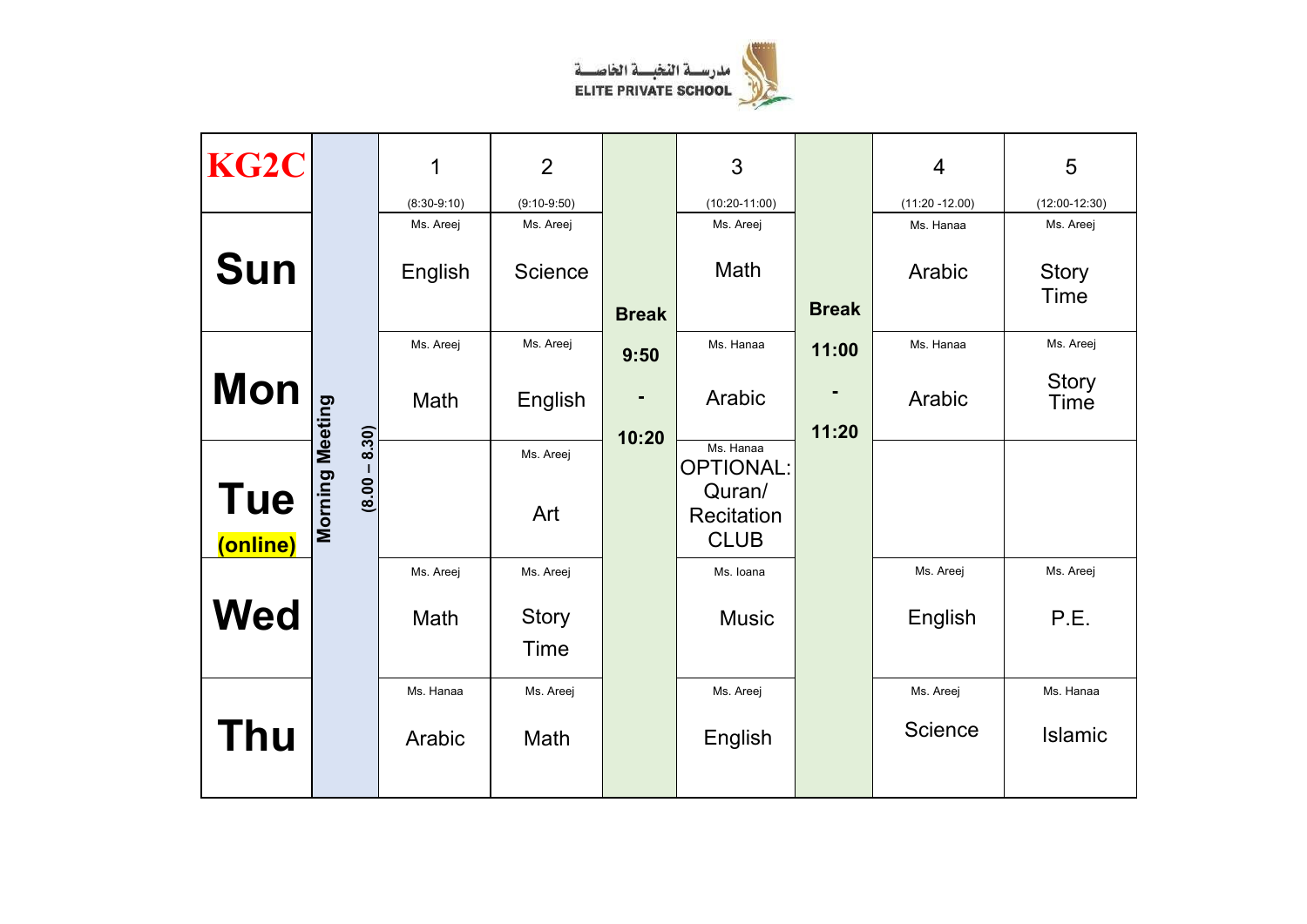

|                                           |               | $\overline{2}$ |              | 3                                   |              | 4                    | 5                           |
|-------------------------------------------|---------------|----------------|--------------|-------------------------------------|--------------|----------------------|-----------------------------|
|                                           | $(8:30-9:10)$ | $(9:10-9:50)$  |              | $(10:20-11:00)$                     |              | $(11:20 - 12.00)$    | $(12:00-12:30)$             |
|                                           | Ms. Hanaa     | Ms. Ioana      |              | Ms. Nisreen                         |              | Ms. Nisreen          | Ms. Nisreen                 |
| <b>Sun</b>                                | Arabic        | <b>Music</b>   | <b>Break</b> | English                             | <b>Break</b> | Math                 | <b>Story</b><br><b>Time</b> |
|                                           |               |                | 9:50         |                                     | 11:00        |                      |                             |
|                                           | Ms. Nisreen   | Ms. Nisreen    |              | Ms. Nisreen                         |              | Ms. Nisreen          | Ms. Hanaa                   |
| <b>Mon</b>                                | English       | Math           | 10:20        | Science                             | 11:20        | Story<br><b>Time</b> | Arabic                      |
| 8.30)                                     |               |                |              |                                     |              |                      |                             |
| (8.00)                                    |               | Ms. Nisreen    |              | Ms. Hanaa<br><b>OPTIONAL:</b>       |              |                      |                             |
| Morning Meeting<br><b>Tue</b><br>(online) |               | Art            |              | Quran/<br>Recitation<br><b>CLUB</b> |              |                      |                             |
|                                           | Ms. Nisreen   | Ms. Hanaa      |              | Ms. Nisreen                         |              | Ms. Nisreen          | Ms. Hanaa                   |
| <b>Wed</b>                                | Math          | Arabic         |              | English                             |              | <b>Story</b><br>Time | Arabic                      |
|                                           | Ms. Nisreen   | Ms. Nisreen    |              | Ms. Nisreen                         |              | Ms. Hanaa            | Ms. Nisreen                 |
| Thu                                       | English       | Math           |              | Science                             |              | <b>Islamic</b>       | P.E.                        |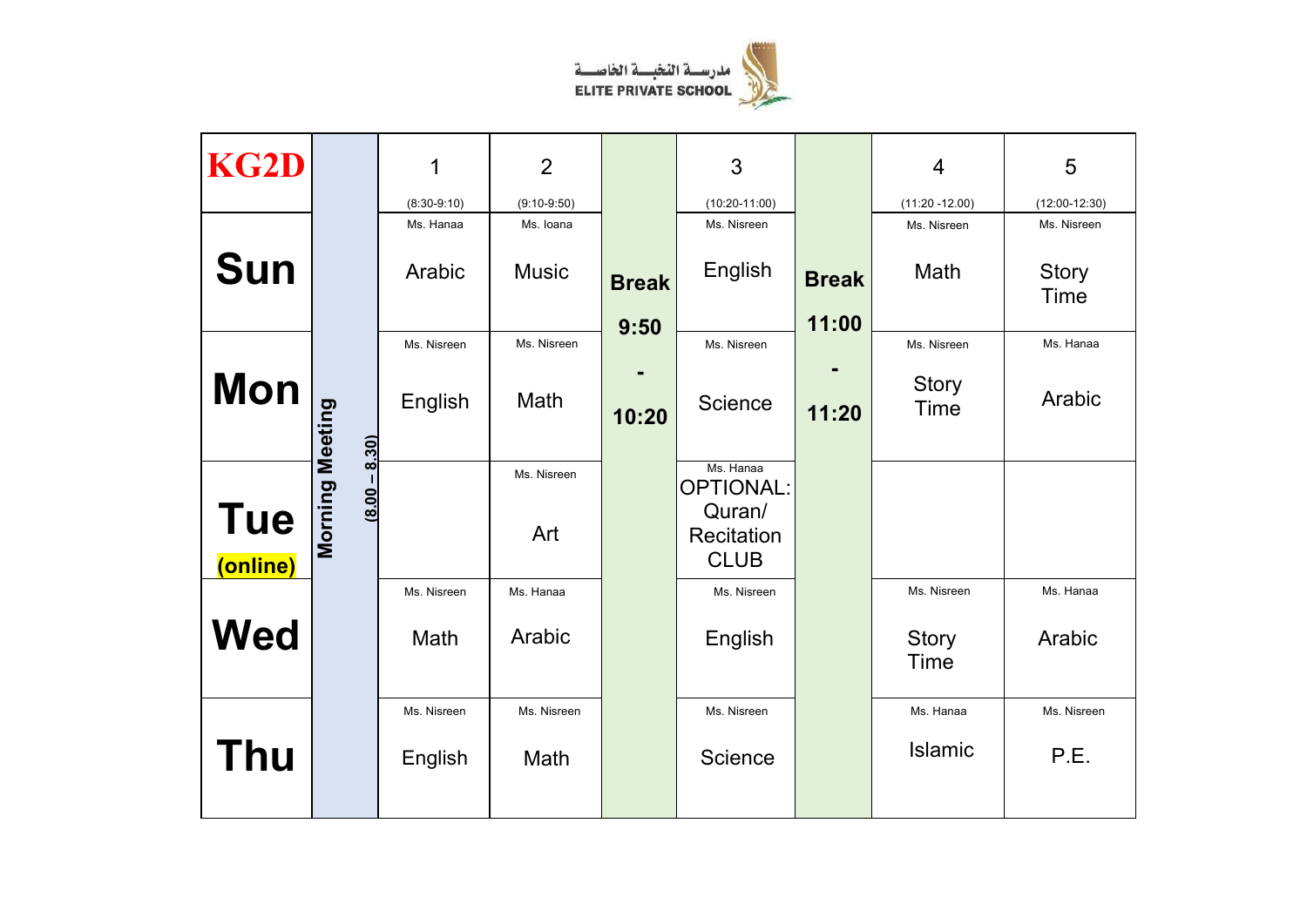

| <b>KG2 ONLINE</b> | 1               | $\overline{2}$    | <b>Break</b> | 3                    | $\overline{4}$    | <b>Break</b> | 5               |
|-------------------|-----------------|-------------------|--------------|----------------------|-------------------|--------------|-----------------|
|                   | $(10:00-10:30)$ | $(10.40 - 11:10)$ | 11:10        | $(11.40 - 12.10)$    | $(12.10 - 12:40)$ | 12:40        | $(13:00-13:30)$ |
|                   |                 | Ms. Sarah         |              | Ms. Sarah            | Ms. Sarah         |              | Ms. Sarah       |
| <b>Sunday</b>     |                 | Science           | 11:40        | Math                 | Story<br>Time     | 13:00        | English         |
|                   |                 | Ms. Alaa          |              | Ms. Sarah            | Ms. Sarah         |              | Ms. Alaa        |
| <b>Monday</b>     |                 | Arabic            |              | English              | Math              |              | <b>Islamic</b>  |
|                   | Ms. Sarah       | Ms. Alaa          |              | Ms. Alaa             | Ms. Sarah         |              | Ms. Sarah       |
| <b>Tuesday</b>    | P.E.            | Arabic            |              | Arabic               | Math              |              | English         |
|                   | Ms. Sarah       | Ms. Sarah         |              | Ms. Sarah            | $\cdot$           |              |                 |
| Wednesday         | Art             | Science           |              | <b>Story</b><br>Time |                   |              |                 |
|                   |                 | Ms. Ioana         |              | Ms. Sarah            | Ms. Sarah         |              | Ms. Alaa        |
| <b>Thursday</b>   |                 | <b>Music</b>      |              | English              | Math              |              | Arabic          |